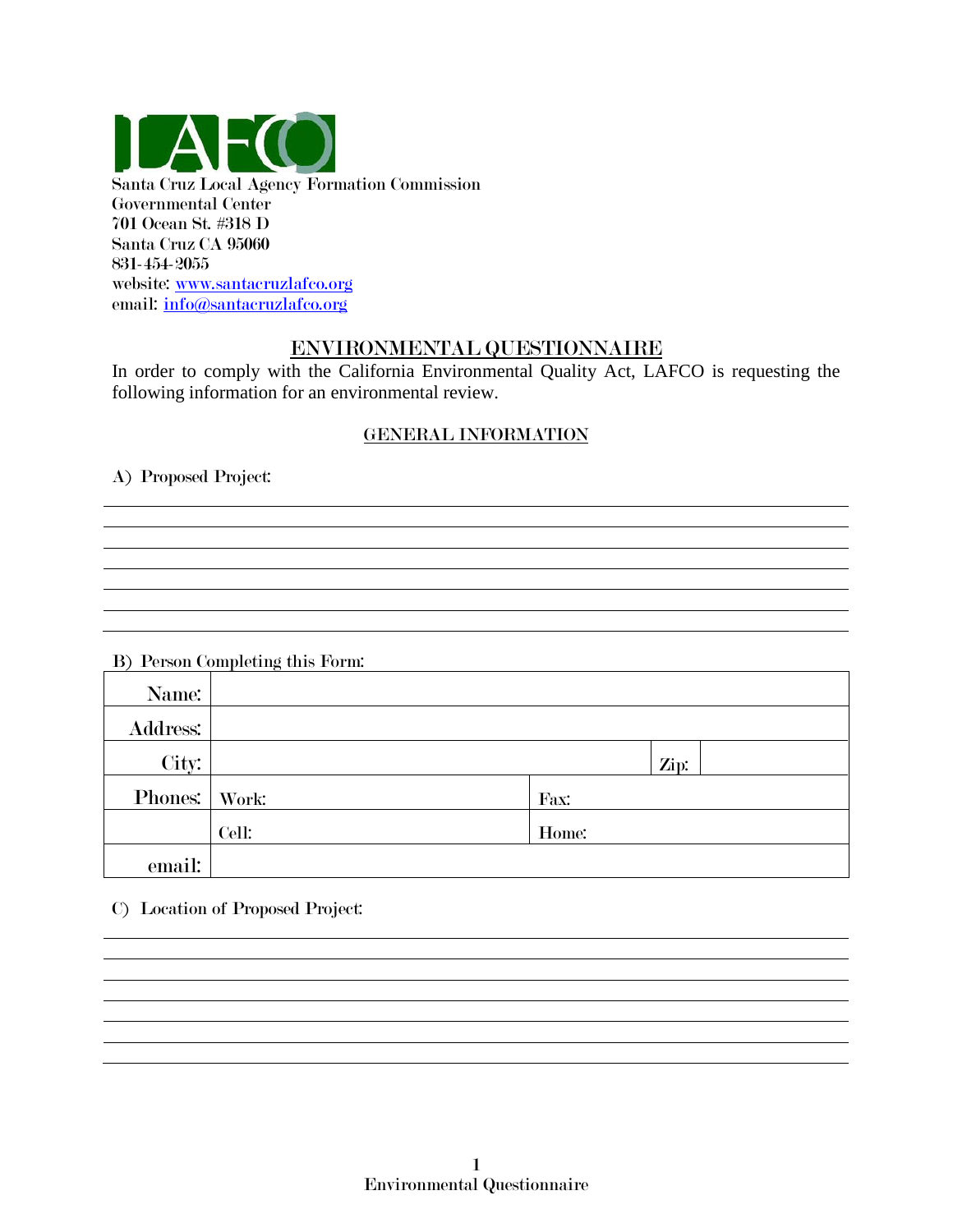#### ENVIRONMENTAL SETTING and LAND USE

| $100$ Huu $\leq$ Or the through the current $\eta$<br>$1.0000$ and $1.0000$ and $1.0000$ matrix $1.0000$ matrix $1.0000$ matrix $1.0000$ matrix $1.0000$ matrix $1.0000$ matrix $1.0000$ matrix $1.0000$ matrix $1.0000$ matrix $1.0000$ matrix $1.0000$ matrix $1.0000$ matrix $1.$ |                    |               |                             |  |
|--------------------------------------------------------------------------------------------------------------------------------------------------------------------------------------------------------------------------------------------------------------------------------------|--------------------|---------------|-----------------------------|--|
|                                                                                                                                                                                                                                                                                      | Residential:       | $\%$          | Manufacturing / Industrial: |  |
|                                                                                                                                                                                                                                                                                      | Commercial:        | $\mathbf{O}/$ | Cultural / Recreational:    |  |
|                                                                                                                                                                                                                                                                                      | Agricultural:      |               | Natural Open Space:         |  |
|                                                                                                                                                                                                                                                                                      | Commercial Timber: |               | Other (Specify):            |  |

- A) What percentage of the area is currently used in the following ways?
- B) What anticipated changes in existing land use(s) identified above would result from project implementation?

C) Describe the project site, including topography, watercourses, and vegetation.

D) Describe any structures on the site and their current use.

E) Describe surrounding areas and their existing land uses.

the control of the control of the control of the control of the control of the control of the control of the control of the control of the control of the control of the control of the control of the control of the control

<u> 1989 - Johann Stoff, amerikansk politiker (\* 1908)</u>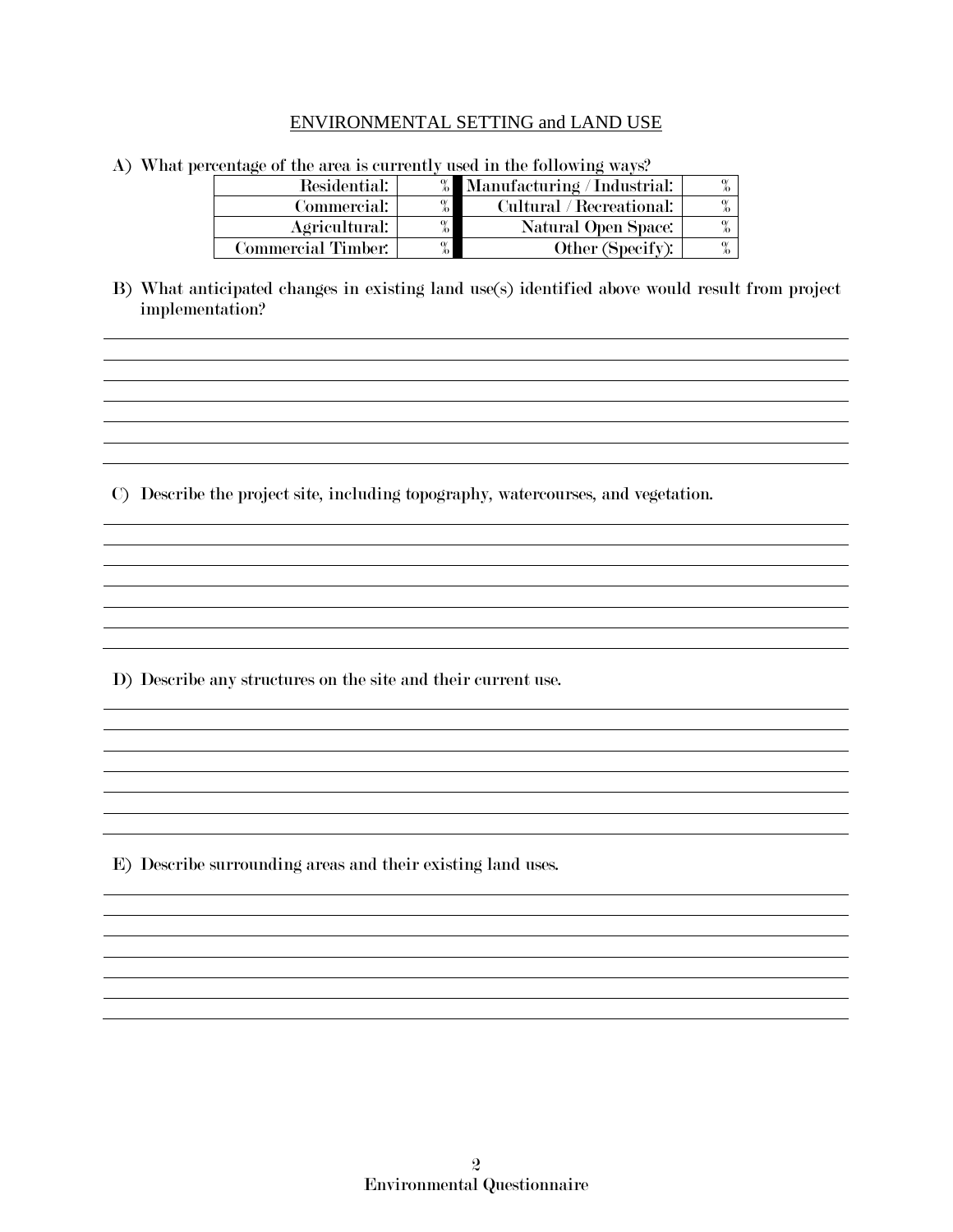F) Does any portion of the proposal area contain any of the following?

|                         | <b>YES NO</b> |                                       |  |
|-------------------------|---------------|---------------------------------------|--|
| Agricultural land?      |               | Mature trees?                         |  |
| River or creek?         |               | Slopes greater than 15%?              |  |
| Riparian corridor?      |               | Water connection ban?                 |  |
| 100-year flood line?    |               | Sewer moratorium area?                |  |
| Coastal bluff or beach? |               | Airport or highway noise contour?     |  |
| Coastal permit zone?    |               | Archaeological / historical features? |  |
| Flood control channel?  |               | Other unusual features?               |  |

G) Are any of the following items applicable to the project or its effects? Explain any items checked YES after the following table.

|                                                                                              | <b>YES</b> | NO |
|----------------------------------------------------------------------------------------------|------------|----|
| Change in existing features of any bays, tidelands, beaches, lakes or hills, or<br>$\bf{1)}$ |            |    |
| substantial alteration or ground contours.                                                   |            |    |
| Change in scenic views or vistas from existing residential areas or public lands<br>2        |            |    |
| or roads.                                                                                    |            |    |
| Change in pattern, scale, or character of general area of project.<br>3                      |            |    |
| Significant amounts of solid waste or litter.<br>4)                                          |            |    |
| Change in dust, ash, smoke, fumes, or odors in vicinity.<br>5)                               |            |    |
| Change in ocean, bay, lake, stream, or ground water quality or quantity, or<br>6)            |            |    |
| alteration of existing drainage patterns.                                                    |            |    |
| Substantial change in existing noise levels in the vicinity.<br>7                            |            |    |
| Site on filled land or on slope of 15% or more.<br>8)                                        |            |    |
| Use or disposal of potentially hazardous materials, such as toxic substances,<br>9           |            |    |
| flammables, or explosives.                                                                   |            |    |
| 10) Will the project involve the use of any service from an agency that is currently         |            |    |
| operating near or at capacity?                                                               |            |    |
| 11) Substantially increase energy consumption (electricity, oil, natural gas, etc.).         |            |    |
| 12) Relationship to a larger project or series of projects.                                  |            |    |

13) Will there be a substantial change to any of the following governmental services?

|                                              | YES. |  |
|----------------------------------------------|------|--|
| Police?<br>a                                 |      |  |
| Sewage?                                      |      |  |
| Fire?<br>C                                   |      |  |
| Roads?                                       |      |  |
| Water?<br>е                                  |      |  |
| Schools?                                     |      |  |
| Parks or other recreational facilities?<br>g |      |  |
| Other governmental services?                 |      |  |

If you answered yes to any of the above in (G), please explain: